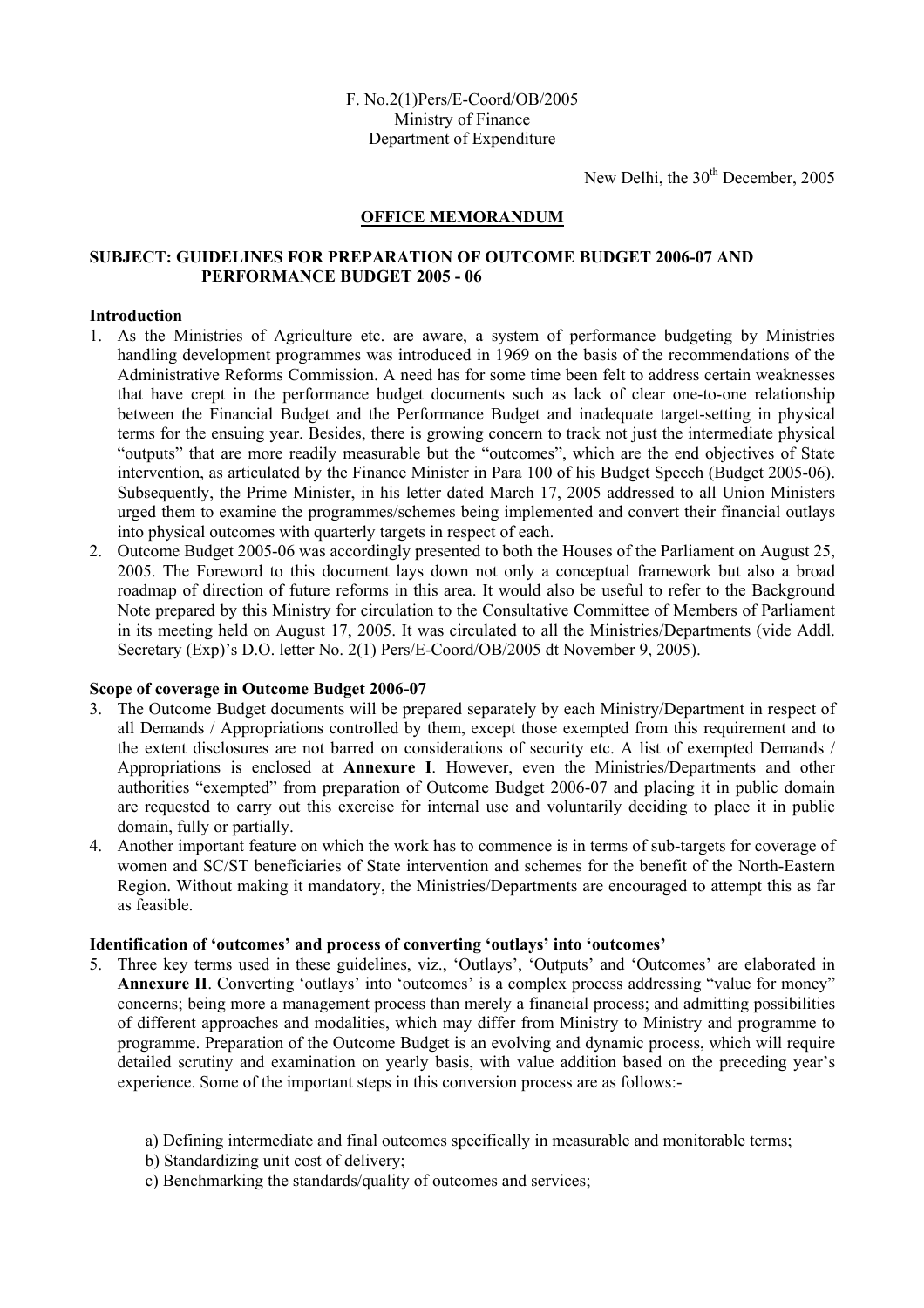d) Capacity building for requisite efficiency at all levels, in terms of equipment, technology, knowledge and skills;

e) Ensuring adequate flow of funds at the appropriate time to the appropriate level, avoiding both delay and 'parking' of funds;

f) Setting up effective monitoring and evaluation systems, to indicate the directions for further calibration and honing the processes, to deliver the intended outcomes;

g) Involving the community/target groups/recipients of the service, with easy access and feedback systems.

#### **Broad Format of Outcome Budget 2006-07**

6. The Outcome Budget 2006-07 will be prepared on the basis of Budget 2006-07 in the form of a document, separate for each Ministry/Department, broadly consisting of the following three chapters:

**Chapter I:** This will detail the mandate, goals and objectives as well as policy framework and vision statement of the Ministry/Department.

**Chapter II:** This will contain a tabular format, which may be visualized as "vertical compression and horizontal expansion" of the Statement of Budget Estimate (SBE) included in the Expenditure Budget Vol. II (with suitably adapted format for Railways), with separate tables for separate Demands /Appropriations controlled by the Ministry/Department so as to establish a one-to-one correspondence between (Financial) Budget 2006-07 and Outcome Budget 2006-07. The details will comprise of the financial outlays, projected physical outputs and projected/budgeted outcomes (intermediate/partial and final, as the case may be). An indicative format for these Demand / Appropriation –wise tables is enclosed at **Annexure III.** Explanatory notes may be liberally added, wherever necessary. The following points may be noted in respect of the contents of Chapter II:-

- i) The description of items should exactly match with the description shown for the different items in the Statement of Budget Estimate (SBE) as included in Expenditure Budget Vol. II of the Budget 2006-07. Minor items may be clubbed to avoid cluttering up.
- ii) The term "complementary extra-budgetary resources" refers to the resources committed for the purpose by the entities other than the Central Government. Typically, it would include matching share from the State Governments for Centrally Sponsored Schemes or resource contribution by Public Sector Undertakings or by private parties in the case of public private partnership projects.
- iii) There should be a separate table for each Central Public Sector Enterprise (CPSE) under the administrative control of the Ministry, with itemized listing of major projects in hand. The Outcome Budget will be prepared on the basis of the "Central Plan Outlay" comprising of both the Gross Budgetary Support component as well as the Internal & Extra Budgetary Resources (IEBR) component of the Central Plan Outlay. Thus, the Outcome Budget in respect of CPSEs may be prepared even if there is no budgetary support.
- iv) Wherever a Ministry/Department has large Autonomous Bodies substantially dependent upon Government for financial support, separate tables may also be considered for each such organization as per the assessment of the Ministry/Department.
- v) The tables concerning CPSEs or Autonomous Bodies should list out important projects in hand and give such details as sanctioned cost, scheduled date of completion, total cumulative expenditure till the beginning of the year, total expenditure planned during 2006-07, likely date of completion, and the related "outputs" and "outcomes".
- vi) The 'final outcome' need not necessarily be co-terminus with the annual outlays and 'intermediate physical outputs'. 'Final outcomes' may span a longer time frame than the annual final outlays and corresponding intermediate outputs. Wherever the 'final outcomes' are estimated to take longer than one year, the estimated time frame should be clearly indicated. In case the gestation is four to five years or longer, the 'partial outcomes' need to be tracked on an annual basis to ensure that the 'final outcomes' once indicated as achievable after five years are not forgotten or mechanically repeated in the document from one year to the other, and that the progress made towards achieving the final goal is reflected. Information should be provided whether the project is in the 'initial' stage, 'intermediate' stage or 'final' stage.
- vii) Wherever 'physical outputs' are in a sense the 'final outcomes', assessment of 'quality of output' through 'appropriate indicators of quality' should be brought out.
- viii) Wherever 'final outcomes' are not the direct results of the annual outlays and are the cumulative effect of past several years' outlays, this should be clearly explained.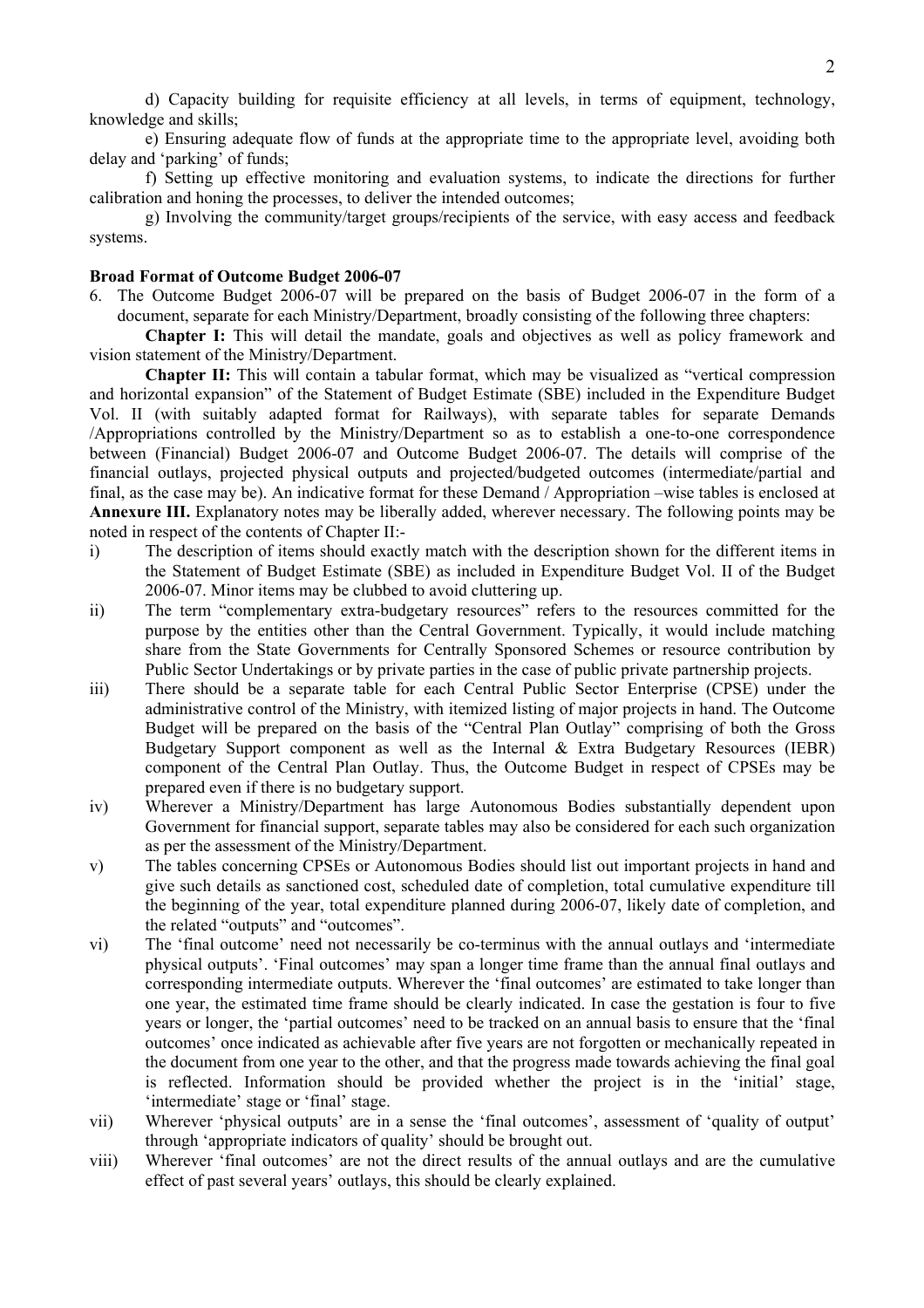- ix) The 'final outcome' component of the Outcome Budget need not necessarily have yearly targets, as final outcomes will vary by Ministry and Programme. 'Final outcome' wherever possible can be measured in a five year time frame in line with Five Year plans. 'Partial outcome' may be mentioned in these cases in the Outcome Budget of that year.
- x) Where the 'final outcomes' are not measurable and quantifiable, the likely benefits that will accrue may be incorporated.
- xi) The explanatory notes should attempt to bring out the role and financial commitment of other agencies that is required to fructify the intended outcomes of a particular scheme of the Ministry/Department, even though such agencies may or may not be directly involved in the implementation and may be providing complementary services.
- xii) The non-Plan expenditures are necessary to maintain the basic infrastructure without which the Plan interventions are bound to fail in meeting the intended objectives. Role of non-Plan expenditure is therefore supplementary and facilitative. Hence, outcomes cannot be categorized as Plan outcomes and non-Plan outcomes. The Outcome Budget 2006-07 will also cover non-Plan expenditure as far as possible. The column on Budget Support in 2006-07 would have two sub-columns "Plan" and "non-Plan" and the outcomes will be related to the total budget provision. Schemes / items in the Statement of Budget Estimates having only non-Plan expenditures, which can be linked to certain deliverable outputs, should find mention in the Outcome Budget.
- xiii) The outcomes are the ultimate aims of Government policy and budgetary support. In due course, capacity should be built to include "tax expenditures" as well, i.e., the revenue foregone in promotion of certain objectives but this does not apply to Outcome Budget 2006-07.

**Chapter III:** This will detail reform measures and policy initiatives, if any, taken by the Ministry/ Department and how they relate to the intermediate outputs and final outcomes in areas such as public private partnerships, alternate delivery mechanisms, social and gender empowerment processes, greater decentralization, transparency, etc.

#### **Broad Format of "Performance Budget 2005-06"**

7. Every Ministry/Department will prepare its Performance Budget highlighting the performance at least up to the third quarter of 2005-06 (i.e. up to 31 December 2005). The document should broadly consist of the following chapters:

**Chapter-I** A brief introductory note on the functions of the Ministry/Department, organizational set up, programmes / schemes implemented by the Ministry/Department.

**Chapter-II** Financial review covering overall trends in expenditure vis-à-vis Budget Estimates / Revised Estimates in recent years, including the current year. Data should be segregated scheme-wise and object head-wise. Position of outstanding utilization certificates and unspent balances with States and implementation agencies should also be brought out.

**Chapter-III** Scheme-wise physical performance with the reasons for variations, explaining the scope and objectives of individual programmes/schemes, giving their physical targets and achievements,

**Chapter-IV** Review of performance of Statutory and Autonomous Bodies under the administrative control of the Ministry/Department.

**Chapter-V** (if applicable) Details of actual achievements vis-à-vis the intended outcomes indicated in the Outcome Budget 2005-06, i.e., "Outcome" of the "Outcome Budget 2005-06", with appropriate additional columns and explanatory notes, as required.

#### **Certain presentational features**

- 8. It is desirable that the above documents brought out by different Ministries/Departments have a common level of detailing, at least for a minimum set of disclosure parameters; separately in Hindi and English; be reader-friendly and adopt certain common printing formats. Accordingly, the following may be kept in view:
- i) In the case of Departments having total budget provision of less than Rs.100 crore (as per the netted figure shown in the Expenditure Budget Vol. II), all amounts may be shown in "Rs. in lakhs" with two decimal places. For others, the amount may be shown in "Rs. in crore" with two decimal places. The amounts may be shown with comma separators.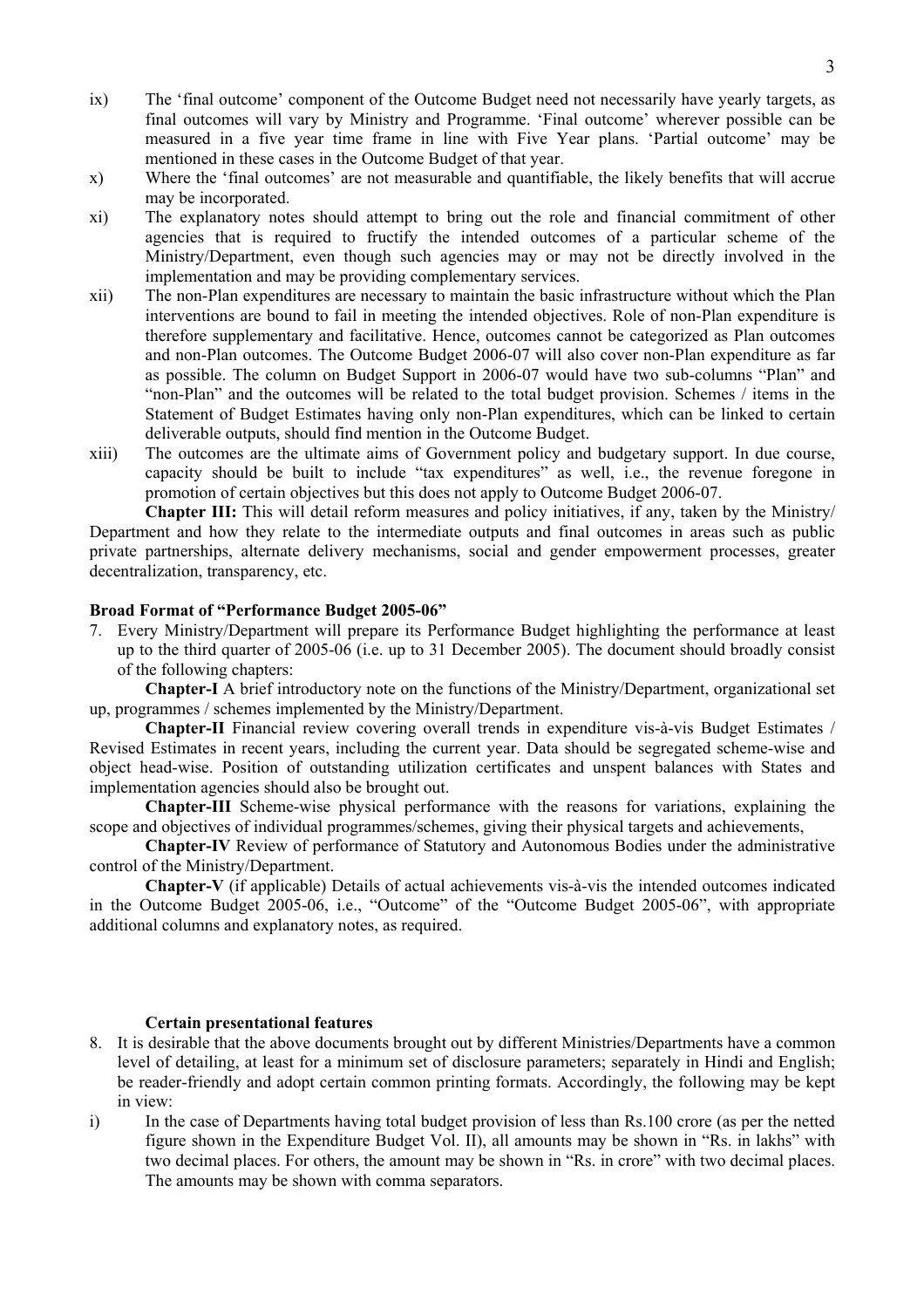- ii) Each page may be given a running header giving the chapter number, title and page number running for the whole document from the 1st page of chapter I. The documents may be printed on the size of paper used for Detailed Demands for Grants.
- iii) Any other addition/alteration, inclusion of graphics/charts etc to improve readability of the document.

## **Planning for future refinements**

9. The Ministries/Departments are advised to put in place, if not already there, systems of data collection, with the help of specialized agencies wherever necessary, for the purpose of (i) developing measurable "indices of performance" to measure and assess quality of implementation ; (ii) developing norms of standard unit cost of delivery of a service; (iii) quantification/factoring in of environmental outcomes; (iv) quantification of community and empowerment outcomes through social capital formation; and (v) quantification of impact of funds earmarked for publicity/awareness generation. This will not only involve collecting data on past trends but also on present developments in markets and technology. The Ministries/Departments are encouraged to make use of the services of the Cost Accounts Branch of this Department in addressing the costing issues.

#### **Independent Evaluation**

10. The Ministries/Departments may engage independent evaluators and assessment agencies for scrutiny / evaluation of the achievements against physical outputs and final outcomes of major flagship schemes. Due care may be taken to avoid duplication of efforts with evaluation studies conducted by the Planning Commission or the Ministry of Programme Implementation.

## **Time schedule and responsibility**

- 11. The Outcome Budget 2006-07 and the Performance Budget 2005-06 should be presented to both the Houses of Parliament, after final approval of the Minister in charge, latest by March 20, 2006 (before the Houses go into recess) so that these are available to the Departmental Standing Committees of Parliament for examination during the recess period. The Ministries/Departments should also place these documents in the public domain by putting it on their website after presentation in Parliament.
- 12. Responsibility for preparation of both these documents will rest essentially with the Ministries/Departments. The Financial Adviser of the Ministry/Department will be the nodal officer for coordinating the whole exercise and organizing "need-based consultations" with various officers whether within the administrative Ministry/Department, or with the Ministry of Finance, the Planning Commission and outside experts, with due regards to the confidentiality of the budget process.

Pardey  $(S. C. Pandev)$ 

Officer on Special Duty (Policy and Co-ordination)

All Secretaries to the Government of India All Financial Advisers to the Ministries/Departments All Heads of accounting wings in the Ministries/Departments Copy to:- Member Secretary, Planning Commission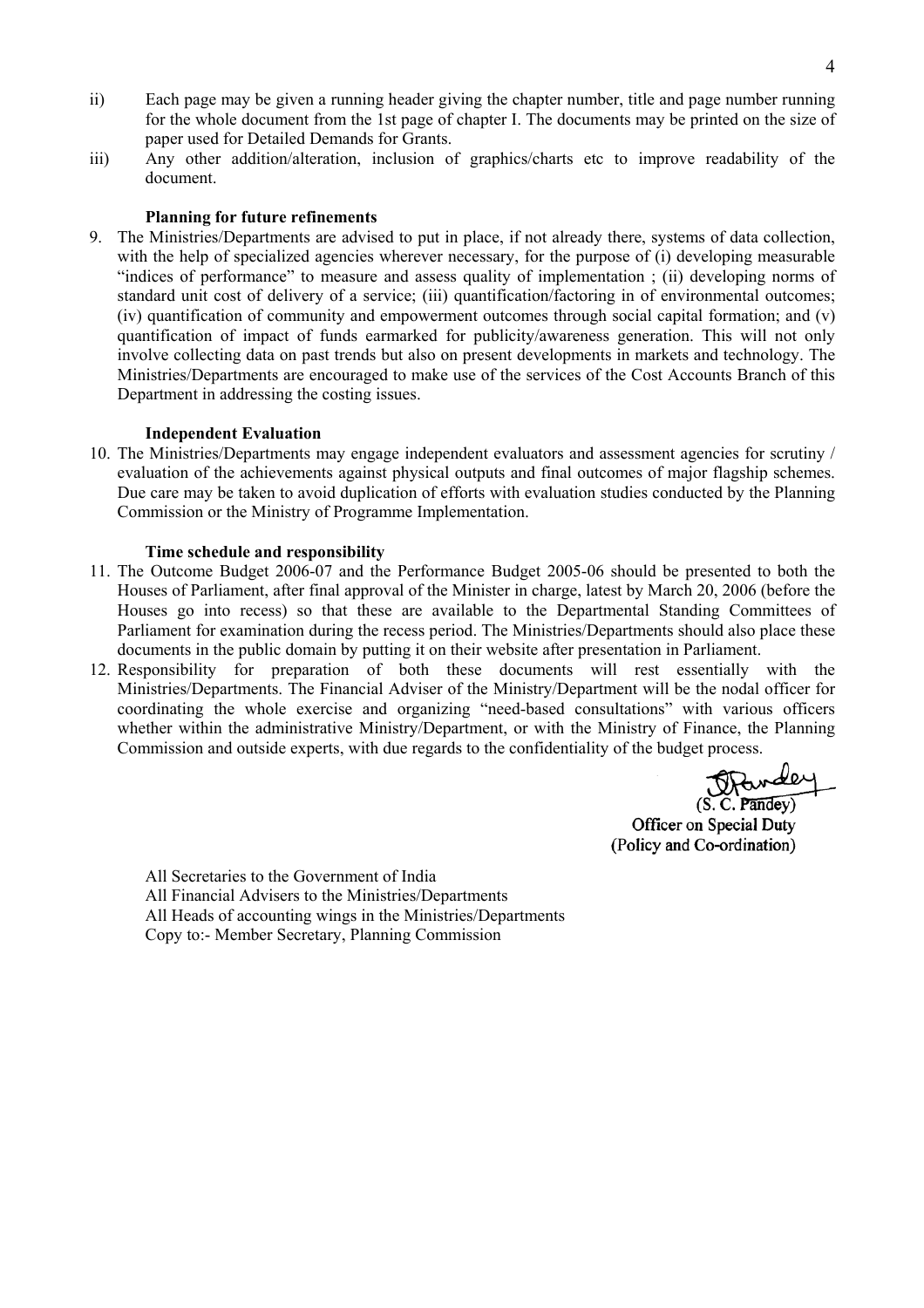## **ANNEXURE I**

## **LIST OF DEMAND/APPROPRIATIONS IN RESPECT OF WHICH OUTCOME BUDGET IS NOT MANDATORY**

The Outcome Budget 2006-07 is intended to cover the entire Central Plan Outlay (Gross Budget Support and Internal and Extra Budgetary Resources) and connected non-Plan provisions that are amenable to Outcome Budgeting. In general, a Ministry/Department may exclude the "Assistance to State Plan" component of its Plan Budget from the scope of Outcome Budget. The following demand/appropriations (as per Budget 2005-06) are specifically exempted from the purview of outcome budgeting. Demand numbers are.

| Ministry of Defence                                   |
|-------------------------------------------------------|
| <b>Defence Pensions</b>                               |
| Defence Services - Army                               |
| Defence Services - Navy                               |
| Defence Services - Air Force                          |
| Defence Ordnance Factories                            |
| Defence Services - Research and Development           |
| Capital Outlay on Defence Services                    |
| <b>Interest Payments</b>                              |
| Transfer to State and Union Territory Governments     |
| Loans to Government Servants etc.                     |
| Repayment of Debt                                     |
| Pensions                                              |
| Indian Audit and Accounts Department                  |
| Cabinet                                               |
| Transfers to Union Territory Governments              |
| <b>Election Commission</b>                            |
| Supreme Court of India                                |
| Ministry of Parliamentary Affairs                     |
| Ministry of Personnel, Public Grievances and Pensions |
| Staff, Household and Allowances of the President      |
| Lok Sabha                                             |
| Rajya Sabha                                           |
| Union Public Service Commission                       |
| Secretariat of the Vice-President                     |
| Andaman & Nicobar Islands                             |
| Chandigarh                                            |
| Dadra & Nagar Haveli                                  |
| Daman & Diu                                           |
| Lakshadweep                                           |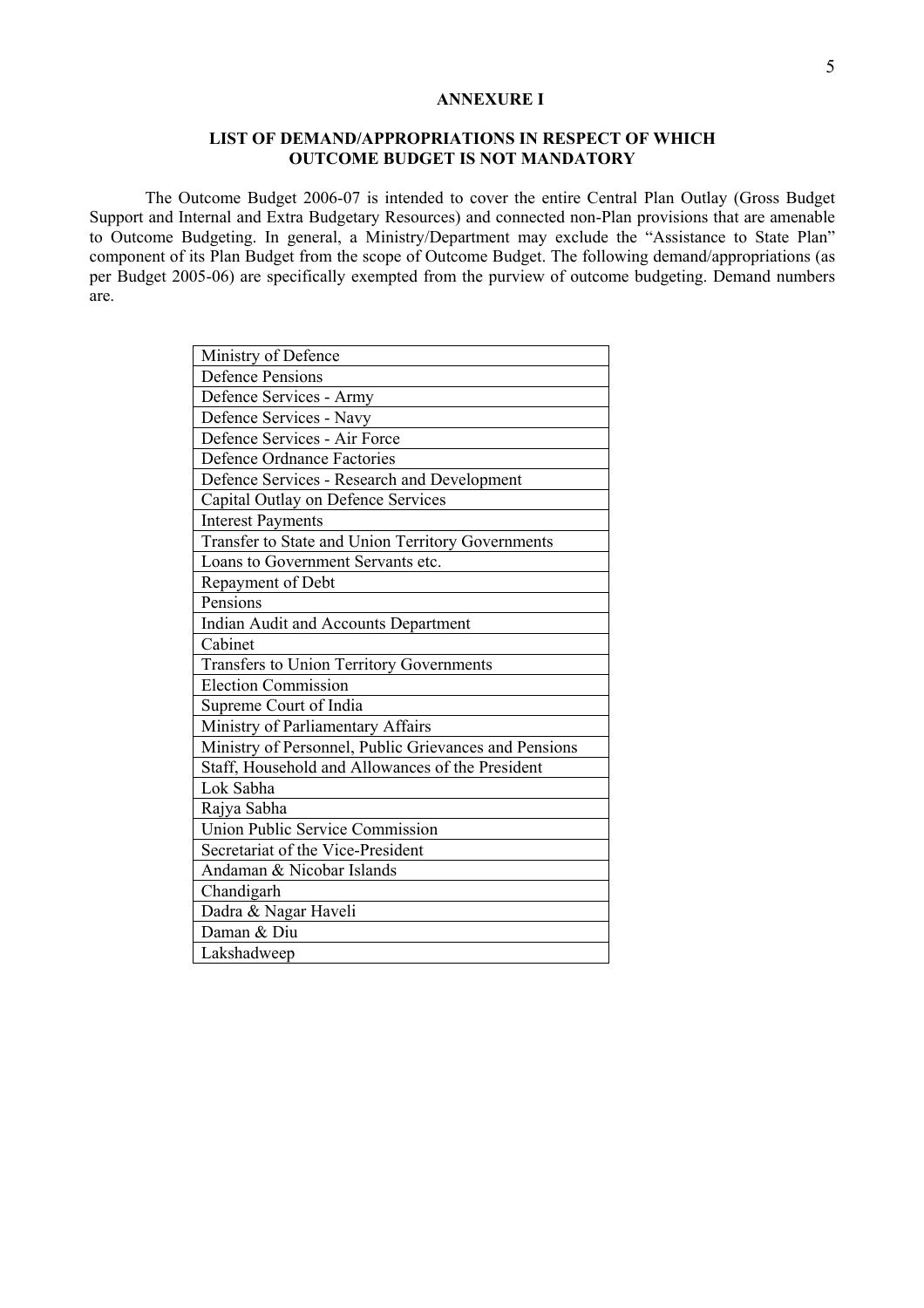# **Annexure II**. **Outlays, Outputs and Outcomes**

- 1. It is recognized that in the long process of conversion of outlays into outcomes, there are several intermediate stages and complementary resources are also required in achieving intended outcomes. The cause and effect chain is not always direct and several environmental factors come into play that influence the actual outcomes, not just the outlays earmarked. Nevertheless, a broad understanding of these would be helpful in finalizing the content of the Outcome Budget.
- **Outlays** imply total financial resources deployed for achieving certain outcomes. Part of this money may come directly from the Government budget and part may be contributed by other stakeholders such as the State Governments, Public Sector Undertakings or even private parties in the growing area of Public Private Partnerships. As far as possible, total resource commitment should be brought out in the Outcome Budget with clear segregation of Central Government's budgetary support. The outlays should be segregated scheme-wise, covering both Plan/ Non Plan budget (as shown in the Expenditure Budget Vol II) for the financial year in monetary terms. In case of projects (whether Government or parastatal) spanning multi-year time frames, total sanctioned cost of the project and the planned annual expenditure both should be brought out as both are relevant 'outlays' for effecting linkage with outcomes.
- **Outputs** are a measure of the physical quantity of the goods or services produced through an activity under a scheme or programme. They are usually an intermediate stage between 'outlays' and 'outcomes'. For example, construction/completion of a school building is the 'output', whereas increase in the literacy rate will be the 'final outcome'. Enrollment would be an "intermediate outcome". Similarly, for a social sector programme/scheme, the intermediate results before identifying, measuring and arriving at the 'final outcome' as per the objectives of the said programme/scheme, may be treated as 'output'. The purpose is to capture intermediate 'outputs' before identifying and measuring the 'final outcome'.
- **Outcomes** are the end products/results of various Government initiatives and interventions, including those involving partnership with the State Governments, Public Sector Undertaking, Autonomous Bodies, private sector and the community. They involve much more than mere 'outputs', since they cover the quality and effectiveness of the goods or services produced as a consequence of an activity under a scheme or programme. The 'outcomes' will be measured keeping in mind the objectives of the programme/scheme by following appropriate methodology
- 2. Ministries may find it useful to refer to Millennium Development Goals, Plan documents and Performance Budgets in formulation of outputs and outcomes. Both the Outputs and Outcomes should be in measurable terms. This would typically be in terms of movement of absolute numbers and/or percentages over a certain time frame. The percentages may be in terms of annual growth or share in certain broader aggregate.
- 3. Major programmes listed in the SBE must be shown separately, while smaller items of SBE may be clubbed. An exercise to weed out schemes with sub-critical financial outlays or merge them appropriately into major programmes is separately being undertaken.
- 4. Typical examples of outcomes/outlays are given below for illustration:

# **OUTCOMES**

- Improvement in literacy level from --% to  $\%$  by a target year .or bringing (no.) of educationally most backward districts (or other administrative unit) to minimum 50% literacy by a target year.
- Similar targets for 'Infant Mortality Rate', 'Minimum employment guaranteed under law: % of population/districts covered', '% of children covered under immunization programme, % of villages provided with access to potable water, % of villages connected to block headquarters by all –weather road; % of villages/blocks/districts certified by Ministry of Labor as "Minimum Wage –compliant" ; % share in total power generating capacity, volume of trade with developing countries; tourist arrivals; etc
- Sub-targets, to the extent feasible, for coverage of women, SC/ST population, Special Category States, North Eastern Region etc may be considered for further value-addition.

# **OUTPUTS**

• Quantity and value goods/services produced or supplied; number of new schools, primary health centres or Anganwadis opened; number of children enrolled, enrollment ratio and retention ratio; number of beneficiaries assisted; amount of (subsidy linked) credit disbursed; number of mandays employment generated and value of assets created or incremental value of work in progress